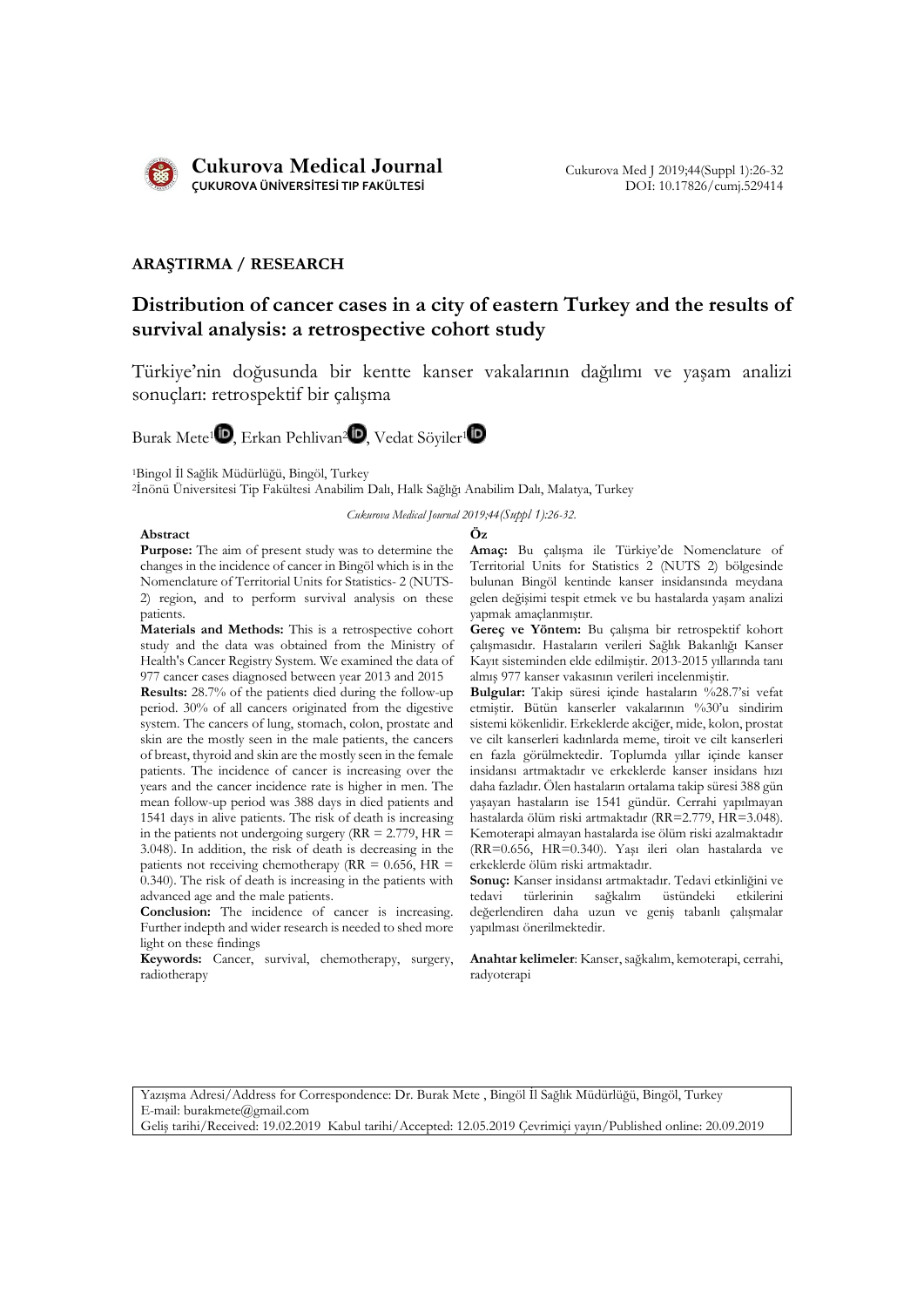# **INTRODUCTION**

Cancer is a generic term for a large group of diseases characterized by the growth of abnormal cells beyond their usual boundaries that can then invade adjoining parts of the body and/or spread to the other organs. Other commonly used terms are malignant tumors and neoplasms. Cancer can affect almost any part of the body and has many anatomic and molecular subtypes each of them require specific management strategies. Cancer is the second leading cause of death globally and is estimated to account for 9.6 million death in 2018 1. The most common cancer among men are lung, prostate, colorectal, stomach and liver cancer, whereas breast, colorectal, lung, cervix and thyroid cancer are common among women<sup>1</sup>. The current evidence suggest that, about 30% to 50% of cancer deaths could be prevented by modifying or avoiding key risk factors, including avoiding tobacco<br>products, reducing alcohol consumption, products, reducing alcohol consumption, maintaining a healthy body weight, exercising regularly and addressing infection-related risk factors2. To reduce the significant disability, suffering and deaths caused by cancer, effective and affordable programmes in early diagnosis, screening, treatment, and palliative care are needed. Treatment options may include surgery, medicines and/or radiotherapy; treatment planning should be guided by tumor type, stage and available resources and informed by the preference of the patient. Palliative care, which focuses on improving the quality of life of patients and their families, is an essential components of cancer care. Accelerated action are needed to strengthen cancer care, for achieving global targets to reduce deaths from cancer along with universal health coverage3. In this study, we aimed to determine the cancer distribution in Bingöl and to provide result of survival analysis according to the treatment types.

# **MATERIALS AND METHODS**

A retrospective study was performed on the data of 977 patients diagnosed with cancer in Bingöl City of Turkey, which is in the region of Nomenclature of Territorial Units for Statistics 2 (NUTS 2), between 2013 and 2015. There was no age limitation, and the patients at all age groups were included in the study. The study was approved by local ethical committee of Bingöl (Date:23/01/2019- Number:81966737- 929). The data collected from the patients are entered into the CanReg4 program of the Ministry of Health.

Cilt/Volume 44 Yıl/Year 2019 Distribution of cancer cases in a city of eastern Turkey

CanReg4 is a computer program developed specifically for cancer registry centers by the International Agency for Research on Cancer. The data entered in this program is accessed via the Hospital Information Management System. The data evaluated within the extend of the present study were reached from The Death Notification System of the Ministry of Health and the Hospital Information Management System (HIMS). The information about the age, sex and treatment types of the patients were obtained from HIMS. In addition, the definitive pathologic diagnosis results of the patients were also obtained from HIMS. The follow-up periods of the patients were calculated from the time difference between the date of diagnosis and the date of death recorded in the death notification system. The codes described in the third edition of the International Classification of Disease for Oncology (ICD-O) book published by the World Health Organization were used for the data of histological classification and topographical location. Topographical locations (it defines the tissue in which lesion originates) of the cancers were evaluated in 41 categories. The cancers whose origins were not exactly known, were evaluated in the category of 'Unknown'. These categories were then classified into 9 main categories by considering the organ systems. According to pathology results tumors were evaluated in three classes as benign, in situ carcinoma and malignant.

### **Statistical analysis**

SPSS 22 program was used in the data analysis. The data of gender, tumor behavior and topographical classification are expressed as percentages. The Kruskal Wallis test, Mann-Whitney U test, Chi-square test and Cox Regression analysis were also used in the analysis of the data. Age, gender, and treatment types determined as the were independent variables in Cox Regression analysis. Final model was constituted using the data of 977 patients with definitive cancer diagnosis. Treatment types were evaluated in three categories as surgery, chemotherapy and radiotherapy. Due to their inadequate count patients receiving hormone therapy and immunotherapy, they were not included in the model. The patients with pathological results as benign and in situ of were excluded in the model. As the information about the stages of the patients could not be reached, it is not possible to include in the model. Hazard ratios of the independent variables included in the model were calculated. Survival analysis graphs of the significant independent variables were also calculated.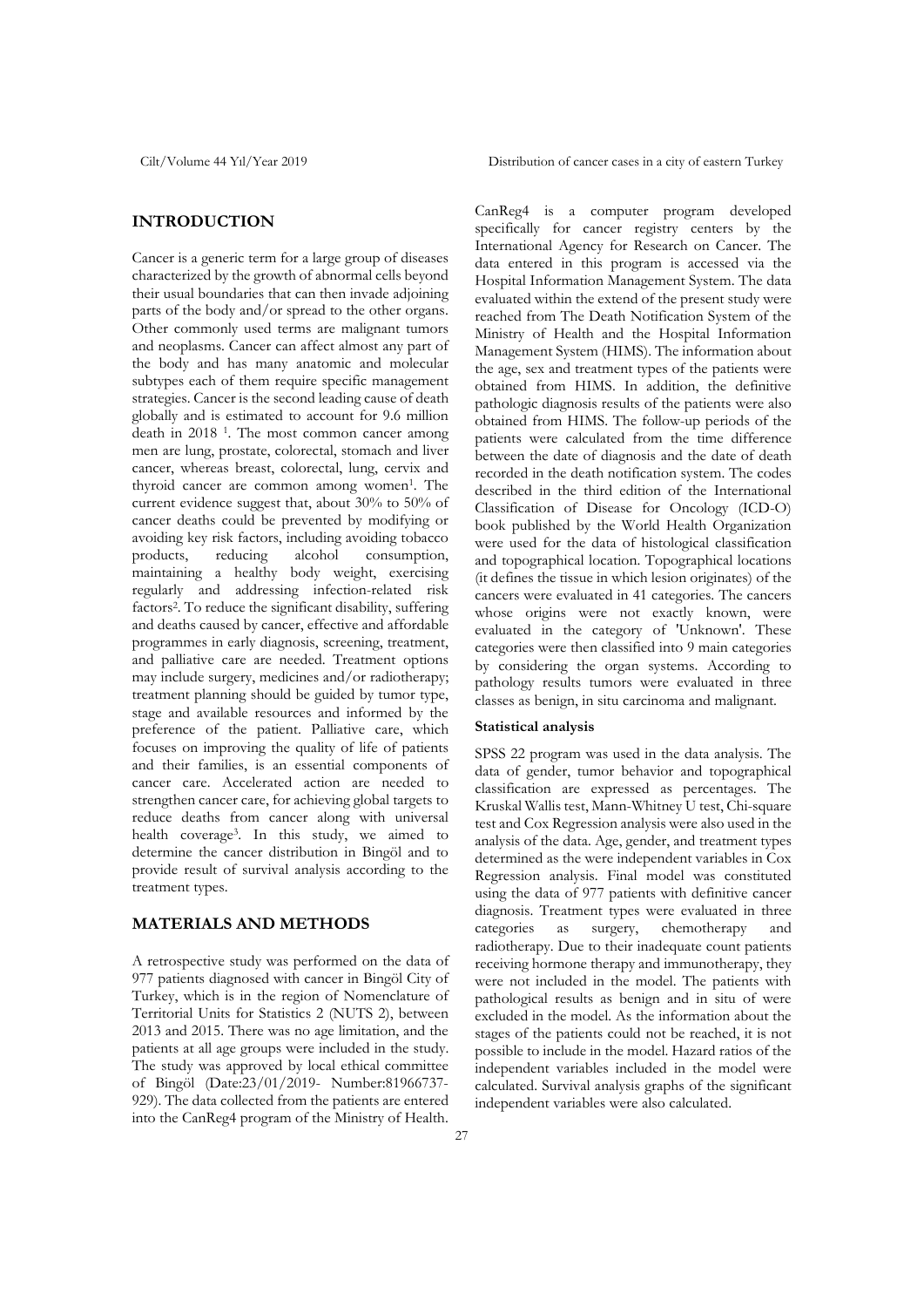# **RESULTS**

Pathological examination was performed on the lesions of 1029 individuals due to suspicion of malignancy between 2013 and 2015, it was seen that 977 lesions were malignant. The mean age of the patients was 58.73 ± 16.80 (min: 1-max: 107). 1.7% of the patients were under 18 years of age, and 98.3% were over 18 years of age. It was seen that 28.7% of the patients died during the follow-up period and 71.3% of them were still alive. The gender and topographic distributions of the organs in which 977 malignant lesions originated are shown in Table-1.

**Table 1. Topographic distribution of all lesions**

|                                    |                             | Male                | Female                        |           |
|------------------------------------|-----------------------------|---------------------|-------------------------------|-----------|
| Main system                        | Tissue origin of the lesion | $n$ /colon%         | $\overline{n/\text{colon}}\%$ | Total %   |
|                                    | Mouth                       | 3/0.5               | 3/0.7                         |           |
|                                    | Pharyngeal                  | 3/0.5               | 4/1.0                         |           |
|                                    | Esophagus                   | 12/2.1              | 12/2.9                        |           |
|                                    | Stomach                     | 66/11.7             | 22/5.3                        |           |
|                                    | Intestinal                  | 2/0.4               | 1/0.2                         |           |
| Digestive system organs            | Large intestine             | 47/8.3              | 41/9.9                        | 30.2      |
|                                    | Rectosigmoid junction       | 3/0.5               | 3/0.7                         |           |
|                                    | Anus-rectum                 | 15/2.7              | 14/3.4                        |           |
|                                    | Liver                       | 14/2.5              | 5/1.2                         |           |
|                                    | Gallbladder and paths       | 4/0.7               | 5/1.2                         |           |
|                                    | Pancreas                    | 12/2.1              | 4/1.0                         |           |
|                                    | Other digestive organs      | 1/0.2               | 0/0.0                         |           |
|                                    | Nasal cavity                | 0/0.0               | 1/0.2                         |           |
| Respiratory system                 | Larynx                      | 12/2.1              | 3/0.7                         | 11.6      |
|                                    | Bronchopulmonary            | 78/13.9             | 13/3.1                        |           |
|                                    | Pleura                      | 4/0.7               | 2/0.5                         |           |
|                                    | Bone-joint                  | 4/0.7               | 0/0.0                         |           |
|                                    | Skin                        | $\frac{1}{65}/11.5$ | 38/9.2                        |           |
| Muscle-bone-soft tissue-skin       | Peripheral nervous system   | 1/0.2               | 0/0.0                         | 11.8      |
|                                    | Peritoneum                  | 0/0.0               | 3/0.7                         |           |
|                                    | Soft connective tissue      | 4/0.7               | 1/0.2                         |           |
|                                    | <b>Breast</b>               | 5/0.9               | 88/21.3                       |           |
| Female genitalia and breast        | Vulva                       | 0/0.0               | 1/0.2                         | 12.0      |
|                                    | Cervix-uterus               | 0/0.0               | 4/1.0                         |           |
|                                    | Uterine-ovary               | 0/0.0               | 20/4.8                        |           |
|                                    | Penis                       | 1/0.2               | 0/0.0                         |           |
| Male genital                       | Prostate                    | 52/9.2              | 0/0.0                         | 5.9       |
|                                    | Testis                      | 5/0.9               | 0/0.0                         |           |
| Urinary system                     | Kidney                      | 24/4.3              | 10/2.4                        | 8.5       |
|                                    | Bladder                     | 46/8.2              | 3/0.7                         |           |
|                                    | Eye                         | 0/0.0               | 1/0.2                         |           |
| Central nervous system             | Meninges                    | 0/0.0               | 2/0.5                         | 1.0       |
|                                    | Brain                       | 3/0.5               | 3/0.7                         |           |
|                                    | Spinal cord-cranial nerves  | 1/0.2               | 0/0.0                         |           |
|                                    | Thyroid                     | 15/2.7              | 59/14.3                       |           |
| Blood-lymphatic system and thyroid | Hematopoietic system        | 22/3.9              | 23/5.6                        | 15.0      |
|                                    | Lymph nodes                 | 21/3.7              | 8/1.9                         |           |
| Unknown                            | Undefined                   | 9/1.6               | 3/0.7                         | 3.6       |
|                                    | Unknown                     | 9/1.6               | 14/3.4                        |           |
| Total $(n/row\%)$                  |                             | 563/57.6            | 414/42.4                      | 977/100.0 |

When the cancer load is evaluated in terms of both genders, it was found that the digestive system cancers constituted the most load between all cancers. When the distribution of cancer cases according to gender was considered, it was seen that the approximately 58% of cancers were presence in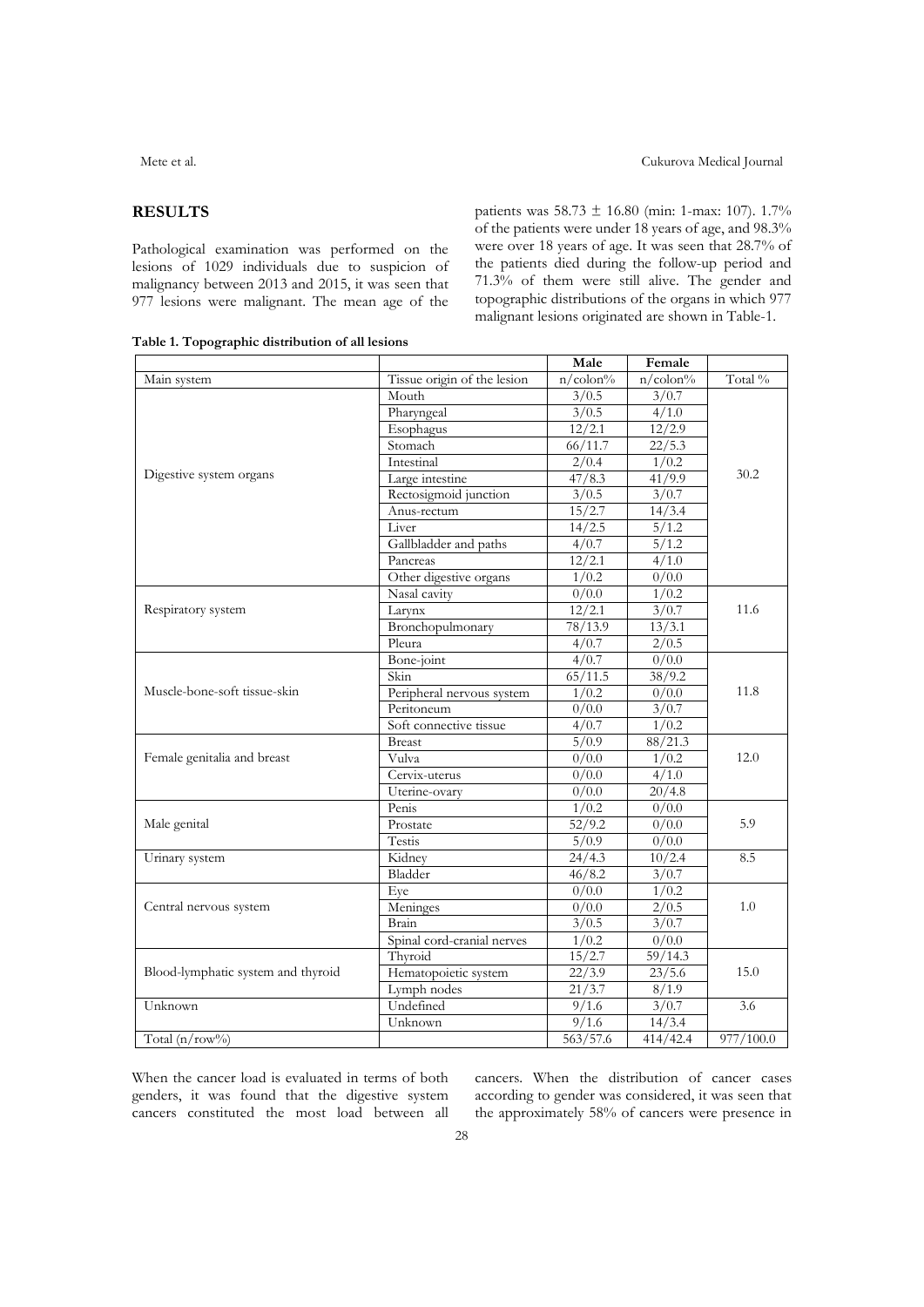the male patients. When we examined the cancer incidence rates according to years, a tendency to increase is seen. It was found that the incidence rate of cancer for all age groups and both genders was 97 per hundred thousand in 2013, 127 per hundred thousand in 2014 and 161 per hundred thousand in 2015 (Figure-1). When the incidences were examined according to genders, the cancer incidence rate of male patients in all age groups was 97 per hundred thousand in 2013,149 per hundred thousand in 2014 and 184 per hundred thousand in 2015. The cancer incidence rates of female patients were 97, 105 and 137 per hundred thousand, respectively.



**Figure 1. Cancer incidence rates according to years**

The mean follow-up period was 388 days in died patients and 1541 days in alive patients. The mean information about the follow-up period of the patients is given in Table-2. The relative risk of mortality was 0.656 in the patients not receiving chemotherapy and 2.77 in the patients not undergoing surgery. The relative risk of mortality is 1.5 times higher in the patients receiving chemotherapy and 2.7 times higher in the patients not undergoing surgery. When the correlation coefficients were examined, it was seen that there was a weak negative correlation between surgical treatment and death risk, and a weak positive correlation between chemotherapy and death risk. The relative risk values of mortality in the patients according to treatment modalities are given in Table-3.

The results of survival analysis performed with the Cox regression model including independent variables as treatment types, gender and age of the patients are given in Table-4. It was found that the fit of Cox Regression model in which the age, sex and treatment types were added as independent variables was good (Omnibus test  $p \leq 0.001$ ). The reference category in terms of treatment was determined as the

Cilt/Volume 44 Yıl/Year 2019 Distribution of cancer cases in a city of eastern Turkey

patients receiving a treatment. The dependent variable was defined as whether or not a death status was occurred. It was seen that the variables included in the model except radiotherapy had a significant effect on the survival time.



**Figure 2. Survival curves according to surgery status**



**Figure 3. Survival curves according to chemotherapy status.**



**Figure 4. Survival curves according to gender.**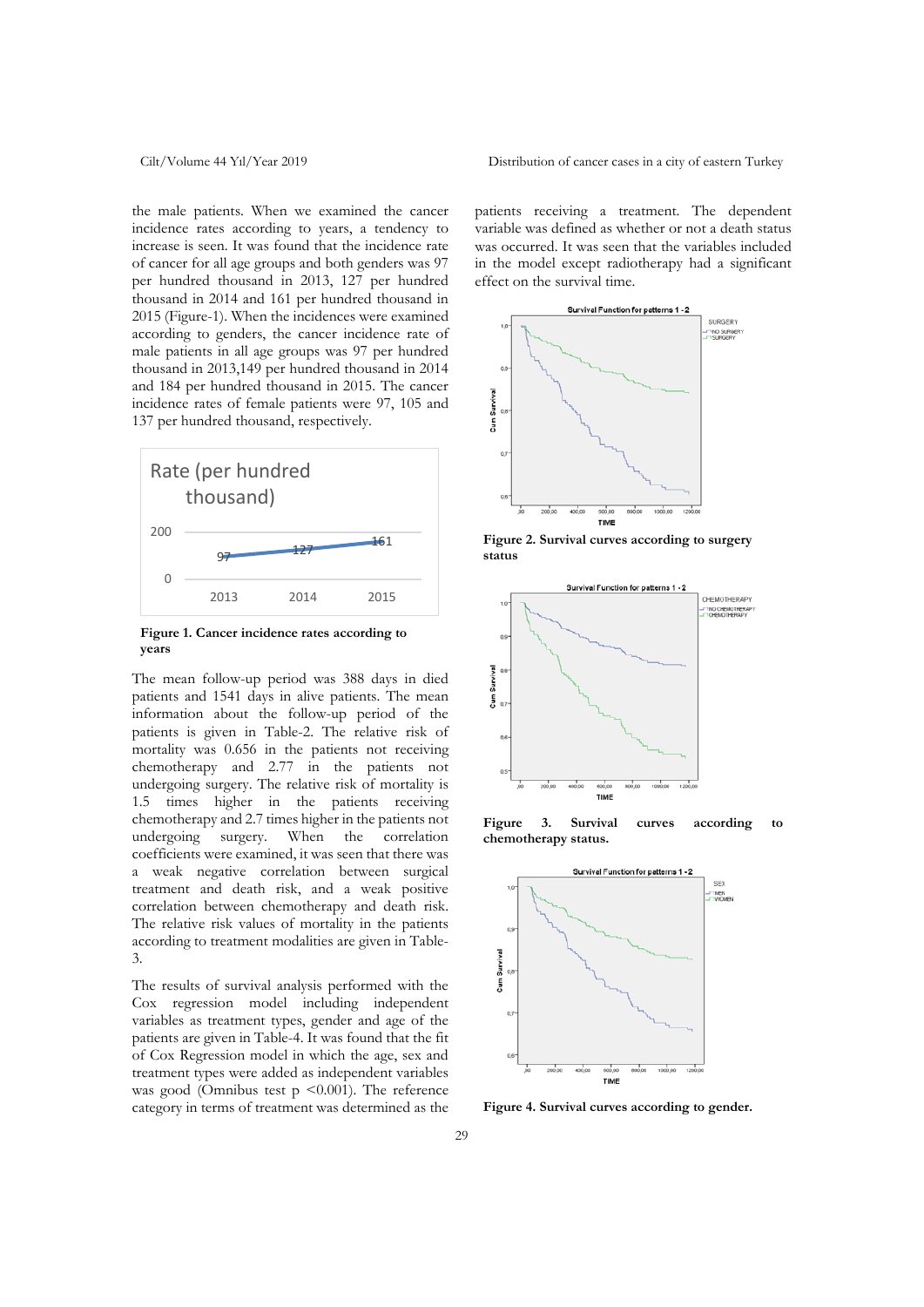It was found that the risk of death increased by 1.021 times in increasing of age, by 2.2 times in the male gender than the female gender, and by 3 times in the patients receiving chemotherapy. It was detected that the risk of death was 3 times lower in the patients undergoing surgical treatment. The analyses of life curve according to gender and to whether or not to receive chemotherapy and undergo surgical treatment are given in the below graphs.

**Table 2. Average follow-up/lifetime of cancer patients according to type of treatment**

|                 | Average follow-up period (days) | Median (days) | p       |  |
|-----------------|---------------------------------|---------------|---------|--|
|                 | $(x\pm S.D.)$                   |               |         |  |
| Patient' status |                                 |               |         |  |
| Lives           | $1541 \pm 315$                  | 1495          |         |  |
| Death           | 388±358                         | 287           |         |  |
| Chemotherapy    |                                 |               |         |  |
| Yes             | $1037 \pm 627$                  | 1105          | < 0.001 |  |
| $\rm No$        | $1369 \pm 612$                  | 1601          |         |  |
| Surgical        |                                 |               |         |  |
| Yes             | $1423 \pm 515$                  | 1590          | 0.015   |  |
| $\rm No$        | $1072 + 712$                    | 1422          |         |  |
| Radiotherapy    |                                 |               |         |  |
| Yes             | 1151±555                        | 1151          | 0.002   |  |
| $\rm No$        | $1296 \pm 652$                  | 1558          |         |  |

|  |  |  |  |  |  |  |  |  |  | Table 3. Relative risks and relationship coefficients according to treatment modalities |  |  |  |
|--|--|--|--|--|--|--|--|--|--|-----------------------------------------------------------------------------------------|--|--|--|
|--|--|--|--|--|--|--|--|--|--|-----------------------------------------------------------------------------------------|--|--|--|

|                                 | <b>Relative risk</b> | CI $95%$        | Phi      |              |
|---------------------------------|----------------------|-----------------|----------|--------------|
| No Chemotherapy<br>Chemotherapy | 0.656                | $0.482 - 0.893$ | 0.139    | 0.006        |
| No Surgical / Surgical          | 2.779                | 2.112-3.655     | $-0.290$ | $\leq 0.001$ |
| No Radiotherapy<br>Radiotherapy | 0.904                | $0.641 - 1.275$ | 0.032    | 0.569        |

### **Table 4. Cox regression survival analysis results**

|              |          | Hazard ratio | $\%95 \text{ CI}$ |         |
|--------------|----------|--------------|-------------------|---------|
| Age          | 0.020    | 1.021        | 1.006-1.035       | 0.005   |
| <b>Sex</b>   | 0.790    | 2.203        | 1.353-3.586       | 0.001   |
| Chemotherapy | $-1.080$ | 0.340        | $0.210 - 0.550$   | < 0.001 |
| Surgery      | 1.114    | 3.048        | 1.903-4.882       | < 0.001 |
| Radiotherapy | 0.192    | 1.212        | $0.702 - 2.093$   | 0.490   |

### **DISCUSSION**

When the evaluation of all age groups was taken into consideration, it was seen that the malignancies were more common in males and the digestive system cancers were more common according to the organ systems. Gastric, colon, skin, lung, breast, thyroid and prostate cancers are the most frequently seen types of cancer among all cases. When we evaluated the effects of age, gender and treatment types on the death status, it was observed that the risk of death increased with; male, advanced age, receiving chemotherapy and undergoing surgery. It was noted that the incidence rates increase over the years. When the cancer statistics of Turkey are examined, it is seen

that the cancers of the lung-bronchus-trachea, prostate and colorectal, bladder, and stomach are most common in the male patients, whereas the cancers of the breast, thyroid, colorectal, uterus, lung and stomach are most common in the female patients4. In our study, it was found that while the cancers of lung, stomach, colon, skin were most common in the male patients, the cancers of breast, thyroid, colon and skin were most common in the female patients. Although our results conform the overall distribution of cancer in Turkey, the incidence of digestive system and the skin cancers are above the national level. This difference can be explained by dietary and occupational habits of regional population. This region is famous for livestock farming. The greater consumption of salted red meat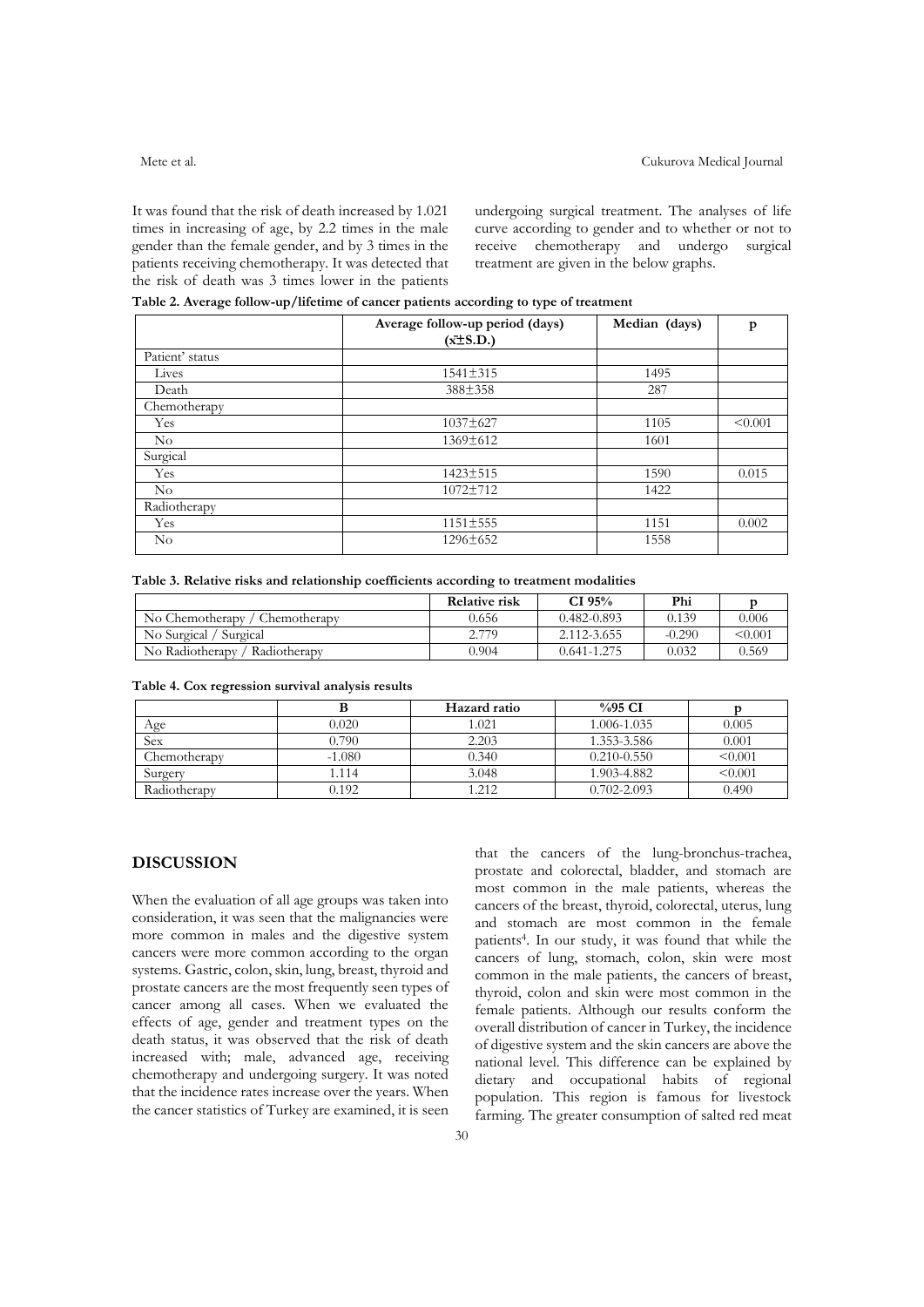stored in oil explains the high rates of digestive system cancers in the region. The higher rates of skin cancers is explained by grazing behavior of shepherd during summer. It is thought that the exposure to sun for a long time in the open air increases the risk of skin cancer.

In the years when the study was performed; it was seen that while the cancer rates in the country were decreasing, our study had a found an incresing tendency. It is thought that this tendency was related with increase in life expectancy in the region. In a study performed to evaluate the efficiency of surgical treatment in advanced gastric cancer in China, it was seen that the surgery and the conversion therapy was effective in the patients with stage 2-4. Surgery should be performed when the tumor is maximally responsive to chemotherapy. In addition, palliative resection can be chosen for the patients with pyloric stenosis and complications such as tumor perforation or uncontrolled massive bleeding5. In a study comparing the efficacy of surgical treatment in lung cancer by Raman et al., it was seen that the robotassisted thoracoscopic surgery decreased the complications compared to open surgery. However there was no significant effect on survival<sup>6</sup>. In a retrospective analysis for types of all cancers in Norway were performed, it was found that the risk of death was 1.18 times higher in the male patients and 2.17 time lower in the patients undergoing radical surgery. It was found that the radiotherapy decreased the risk of death in the rectum, lung, breast and prostate cancers7. In a study of Molife et al., it was found that the female gender had more advantageous in terms of survival8. In an another retrospective cohort study, it was found that there was no significant association in terms of surgery procedures, radiotherapy and chemotherapy between the bladder cancer patients. In addition, it was found that the systemic chemotherapy worsened the prognosis in a few cases, as well as the intravesical chemotherapy was associated with long survival9. In a study, the survival analysis for the breast cancer patients was performed and it was seen that the prolongation of the time between surgery and chemotherapy increased the risk of death 3 times<sup>10</sup>. In a metaanalysis, it was shown that the surgery decreased the risk of death in the colorectal cancer patients<sup>11</sup>. In another metaanalysis, it was found that the palliative chemotherapy was associated with a 35% reduction in the risk of death for the patients with colorectal cancer<sup>12</sup>. In a study investigating recurrence of cervical cancer, it was found that whether or not to

Cilt/Volume 44 Yıl/Year 2019 Distribution of cancer cases in a city of eastern Turkey

receive chemotherapy had no effect on survival<sup>13</sup>. In the female patients with ER (estrogen receptor) positive breast cancer, it was found that the chemotherapy decreased the risk of death by 38%<sup>14</sup>. In our study, it was seen that the risk of death decreased among patients undergoing surgical treatment and increased in the patients receiving chemotherapy. This result may be related to the fact that the surgically treated patients are usually in early stage, the surgical treatment is preferred in the patients with no distant organ metastasis, and the chemotherapy is preferred in the inoperable patients. We also think that the stages of patients that did not add to the model is important in this significance. We think that the higher risk of death in the male patients is associated with the fact that fatal types of cancer are more frequently seen in the male patients. In addition, the inclusion of all types of cancer and all age groups rather than a specific group of cancer patients may be a factor in explaining this difference.

In conclusion, it was found that there was an association between the treatment modalities and survival. It was also found that the risk of death decreased by surgical treatment and increased by chemotherapy. This result is representative of only one city of Turkey for Sub-regional and national level survival indicators border studies are recommended. Cancer registry data provide opportunity for meaningful analysis. However, principal concern with registries is that of making inferences with regard to the quality of data. Since quality standards of Turkish cancer registry have not been reported the above results should be interpreted with caution.

**Bilgilendirilmiş Onam:** Katılımcılardan yazılı onam alınmıştır. **Hakem Değerlendirmesi:** Dış bağımsız.

**Çıkar Çatışması:** Yazarlar çıkar çatışması beyan etmemişlerdir.

**Finansal Destek:** Yazarlar finansal destek beyan etmemişlerdir. **Author Contributions:** Concept/Design : BM, VS; Data acquisition: BM, EP; Data analysis and interpretation: BM, EP; Drafting manuscript: BM; Critical revision of manuscript: EP, VS; Final approval and accountability: BM, EP, VS; Technical or material support: -; Supervision: BM, VS; Securing funding (if available): n/a. **Informed Consent:** Written consent was obtained from the

participants. Peer-review: Externally peer-reviewed.

**Conflict of Interest:** Authors declared no conflict of interest.

**Financial Disclosure:** Authors declared no financial support

## **REFERENCES**

1. Torre LA, Siegel RL, Ward EM, Jemal A. Global cancer incidence and mortality rates and trends.

**Yazar Katkıları:** Çalışma konsepti/Tasarımı: BM, VS; Veri toplama: BM, EP; Veri analizi ve yorumlama: BM, EP; Yazı taslağı:BM; İçeriğin eleştirel incelenmesi: EP, VS; Son onay ve sorumluluk: BM, EP, VS; Teknik ve malzeme desteği: -; Süpervizyon: BM, VS; Fon sağlama (mevcut ise): yok.